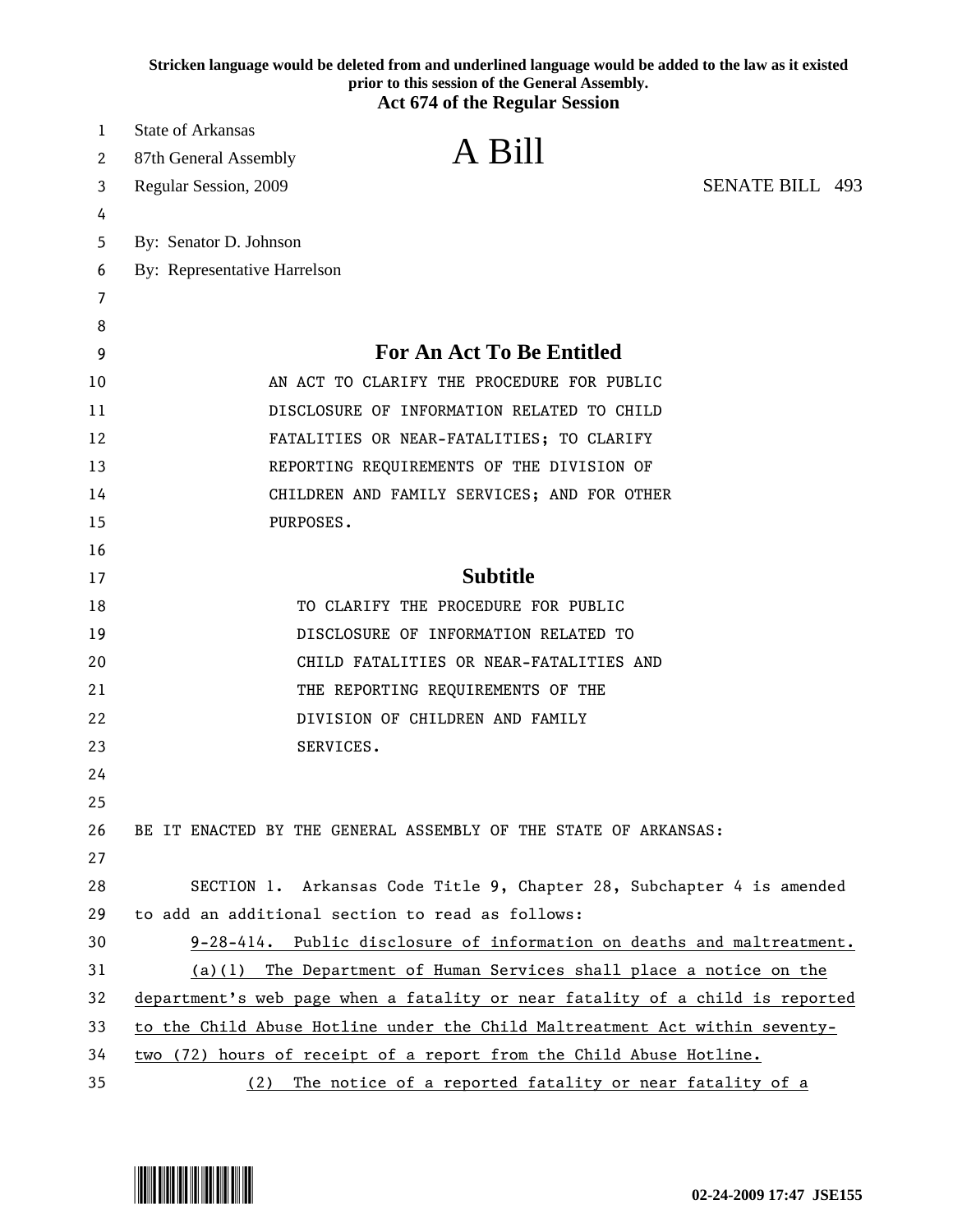| 1  | child shall state:                                                     |
|----|------------------------------------------------------------------------|
| 2  | Age, race, and gender of the child;<br>(A)                             |
| 3  | (B)<br>Date of the child's death or incident;                          |
| 4  | Allegations or preliminary cause of death or incident;<br>(C)          |
| 5  | County and placement of the child at time of incident;<br>(D)          |
| 6  | (E)<br>Generic relationship of alleged offender to child;              |
| 7  | (F)<br>Agency conducting investigation;                                |
| 8  | (G)<br>Legal action by the department; and                             |
| 9  | Services offered or provided by the department now and<br>(H)          |
| 10 | in the past.                                                           |
| 11 | The notice of a fatality of a child shall also include the<br>(3)      |
| 12 | name of the child.                                                     |
| 13 | The Department of Human Services shall not put on the web<br>(4)       |
| 14 | page any:                                                              |
| 15 | Information on siblings of the child; or<br>(A)                        |
| 16 | (B)<br>Attorney-client communications;                                 |
| 17 | The department may elect not to place notice on the<br>(5)             |
| 18 | department's web page if:                                              |
| 19 | (A) A law enforcement agency is actively investigating a               |
| 20 | case that is subject to the notice provisions of this section; and     |
| 21 | (B)<br>The law enforcement agency reasonably believes that             |
| 22 | the investigation will result in the subsequent arrest of a person.    |
| 23 | $(b)(1)$ Upon request, the department shall release the following      |
| 24 | information to the general public when a Child Abuse Hotline report is |
| 25 | received on a child in the custody of the department:                  |
| 26 | Age, race, and gender of the child;<br>(A)                             |
| 27 | (B)<br>Allegations of maltreatment;                                    |
| 28 | County and placement of the child at time of incident;<br>(C)          |
| 29 | (D)<br>Generic relationship of alleged offender to the                 |
| 30 | child; and                                                             |
| 31 | Action taken by the department.<br>(E)                                 |
| 32 | The Department of Human Services shall not release:<br>(2)             |
| 33 | Information on siblings of the child; or<br>(A)                        |
| 34 | (B)<br>Attorney-client communications; or                              |
| 35 | The Department of Human Services shall not release any<br>(3)          |
| 36 | information if:                                                        |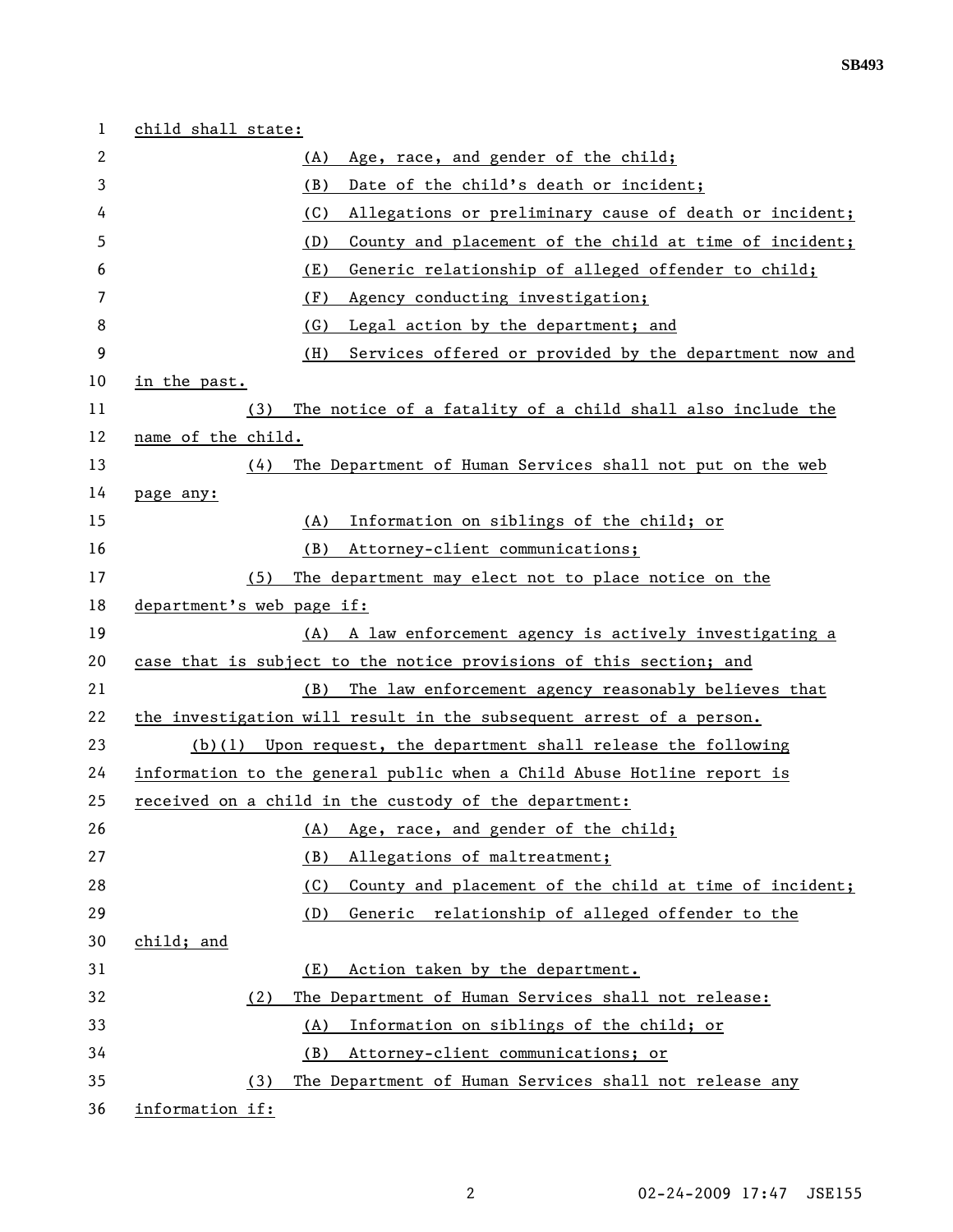**SB493** 

| 1              | (A) A law enforcement agency is actively investigating a                      |
|----------------|-------------------------------------------------------------------------------|
| $\overline{c}$ | case that is subject to the notice provisions of this section; and            |
| 3              | The law enforcement agency reasonably believes that<br>(B)                    |
| 4              | the investigation will result in the subsequent arrest of a person.           |
| 5              | $(c)(1)$ Upon request, the department shall release the following             |
| 6              | information when a child dies if that child was in an out-of-home placement   |
| 7              | as defined under $$ 9-27-303(39)$ :                                           |
| 8              | Age, race and gender of the child;<br>(A)                                     |
| 9              | Date of the child's death;<br>(B)                                             |
| 10             | (C)<br>Preliminary cause of death;                                            |
| 11             | County and placement of the child at time of incident;<br>(D)                 |
| 12             | (E)<br>Action by the department.                                              |
| 13             | The Department of Human Services shall not release:<br>(2)                    |
| 14             | Information on siblings of the child;<br>(A)                                  |
| 15             | Attorney-client communications;<br>(B)                                        |
| 16             | The Department of Human Services shall not release any<br>(3)                 |
| 17             | information if:                                                               |
| 18             | (A) A law enforcement agency is actively investigating a                      |
| 19             | case that is subject to the notice provisions of this section; and            |
| 20             | The law enforcement agency reasonably believes that<br>(B)                    |
| 21             | the investigation will result in the subsequent arrest of a person.           |
| 22             |                                                                               |
| 23             | SECTION 2. Arkansas Code § 9-32-203, regarding quarterly performance          |
| 24             | reports of the Division of Children and Family Services of the Department of  |
| 25             | Human Services, is amended to add additional subsections to read as follows:  |
| 26             | The Division of Children and Family Services of the Department<br>$(e)$ (1)   |
| 27             | of Human Services shall report on the fatality or near fatality of a child    |
| 28             | that is reported to the Child Abuse Hotline under the Child Maltreatment Act. |
| 29             | The data on a reported fatality and near fatality shall<br>(2)                |
| 30             | include:                                                                      |
| 31             | Age, race and gender of the child;<br>(A)                                     |
| 32             | Date of the child's death or incident;<br>(B)                                 |
| 33             | Allegations or preliminary cause of death or incident;<br>(C)                 |
| 34             | County and placement of the child at time of incident;<br>(D)                 |
| 35             | Generic relationship of alleged offender to child;<br>(E)                     |
| 36             | (F)<br>Agency conducting investigation;                                       |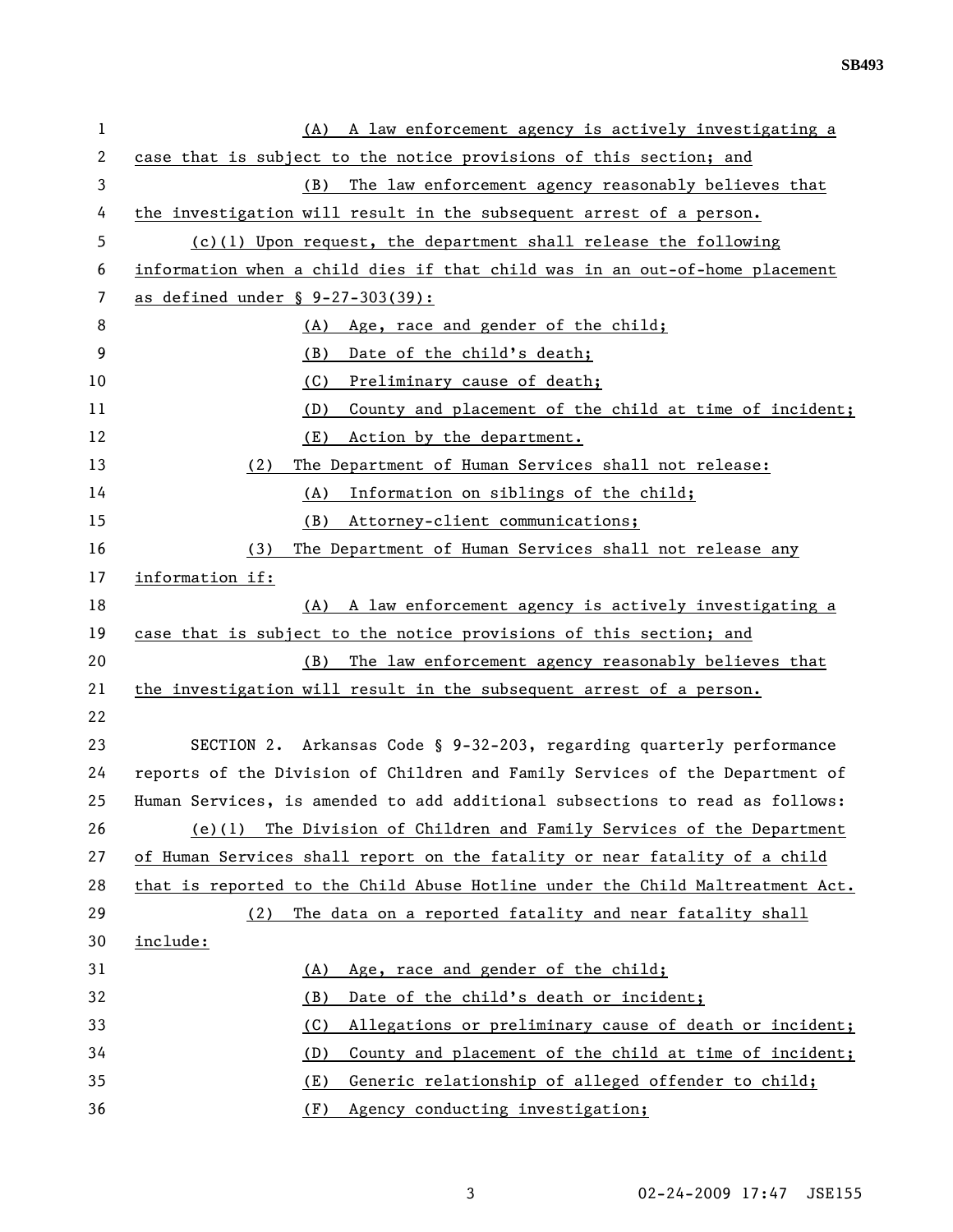| 1            | Legal action by the department; and<br>(G)                                    |
|--------------|-------------------------------------------------------------------------------|
| $\mathbf{2}$ | Services offered or provided by the department now and<br>(H)                 |
| 3            | in the past.                                                                  |
| 4            | The data of a fatality shall also include the name of the<br>(3)              |
| 5            | child.                                                                        |
| 6            | (f)(1) The Department of Human Services shall report Child Abuse              |
| 7            | Hotline reports received on a child in the custody of the department.         |
| 8            | (2) The data on reports of maltreatment on foster children shall              |
| 9            | include:                                                                      |
| 10           | Age, race, and gender of the child;<br>(A)                                    |
| 11           | (B)<br>Allegations of maltreatment;                                           |
| 12           | (C)<br>County and placement of the child at time of incident;                 |
| 13           | (D)<br>Generic relationship of alleged offender to the child;                 |
| 14           | and                                                                           |
| 15           | (E)<br>Action taken by the department.                                        |
| 16           | $(g)(1)$ The Department of Human Services shall report when a child dies      |
| 17           | if that child was in an out-of-home placement as defined under $\S$ 9-27-     |
| 18           | $303(39)$ .                                                                   |
| 19           | (2) The data on the deaths of children in an out-of-home                      |
| 20           | placement shall include:                                                      |
| 21           | Age, race, and gender of the child;<br>(A)                                    |
| 22           | (B)<br>Date of the child's death;                                             |
| 23           | (C)<br>Preliminary cause of death;                                            |
| 24           | (D)<br>County and placement of the child at time of incident;                 |
| 25           | and                                                                           |
| 26           | Action by the department.<br>(F)                                              |
| 27           | The Department of Human Services shall report any noncase-specific<br>(h)     |
| 28           | recommendations of the department's Child Death Review Committee.             |
| 29           |                                                                               |
| 30           | SECTION 3. Arkansas Code § 9-32-204, regarding annual performance             |
| 31           | reports known as the "Arkansas Child Welfare Report Card", is amended to add  |
| 32           | additional subsections to read as follows:                                    |
| 33           | The Division of Children and Family Services of the Department<br>$(d)$ (1)   |
| 34           | of Human Services shall report on the fatality or near fatality of a child    |
| 35           | that is reported to the Child Abuse Hotline under the Child Maltreatment Act. |
| 36           | The data on a reported fatality or near fatality shall<br>(2)                 |